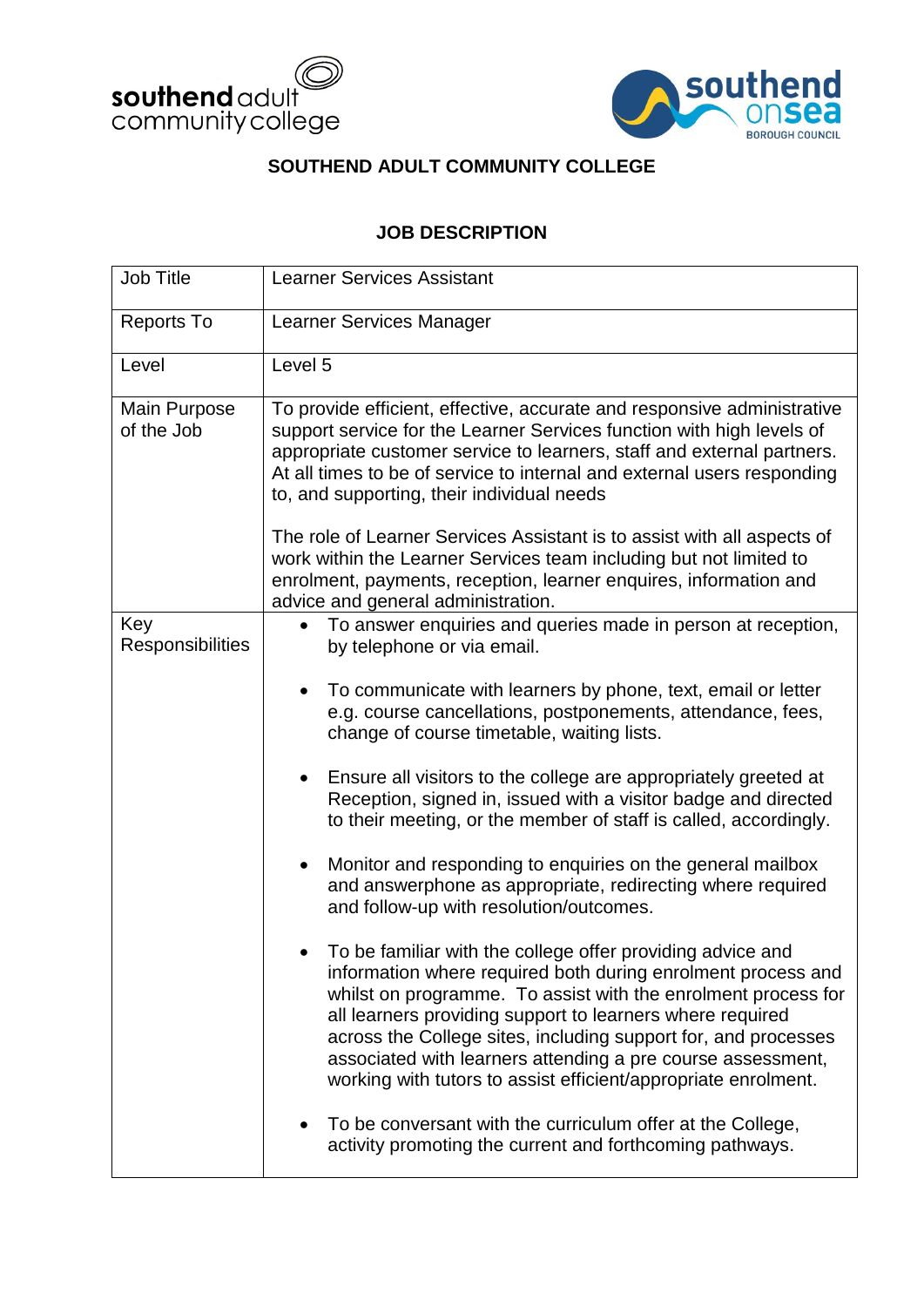



| Ensure that all learner information required is correctly entered<br>onto college systems (e.g. TERMS), identifying anomalies and<br>ensuring any subsequent changes to records are processed<br>accurately and in a timely manner.                                                                                                                                            |
|--------------------------------------------------------------------------------------------------------------------------------------------------------------------------------------------------------------------------------------------------------------------------------------------------------------------------------------------------------------------------------|
| To take and process payments for courses using the college<br>$\bullet$<br>MIS system and receive cash for resources/courses at<br>reception. To assist with banking arrangements and to<br>reconcile payments as directed by the Learner Services Officer                                                                                                                     |
| To ensure that all learners have an Agreement that is fully<br>completed and accurate and satisfies funding and GDPR<br>regulations.                                                                                                                                                                                                                                           |
| Support the administration of 19+ Learning Loans. To provide<br>advice and guidance on loans available in liaison with the IAG<br>team. To provide advice and guidance on application process<br>for Advanced Learner Loans (ALL)                                                                                                                                              |
| To provide advice, information, administration support for 14 –<br>16 and 16 – 19 learner cohort(s) in the College and work with<br>curriculum teams to co-ordinate administrative needs as per<br>requests and procedures for the learners and courses                                                                                                                        |
| To provide effective and timely communication both verbal and<br>written, to enable learner access to the appropriate financial<br>support. Monitor the loan status and application status of ALL<br>to ensure up to date progress reports are available to the<br><b>Learner Services Officer</b>                                                                             |
| Ensure finances are balanced according to change of<br>circumstances, withdrawals, and breaks in learning                                                                                                                                                                                                                                                                      |
| Ensure the process for collecting and collating outstanding<br>learner payments is robust and effective and support the<br>responsible person with the maintenance of, and the reduction<br>of, the outstanding payments debt register. To proactively<br>follow up with leaners who have outstanding payments and<br>understand how and when to escalate an outstanding debt. |
| Where appropriate, to support learner services and recruitment<br>activities, work with marketing to undertake on-site/off-site<br>recruitment campaigns and update the website appropriately                                                                                                                                                                                  |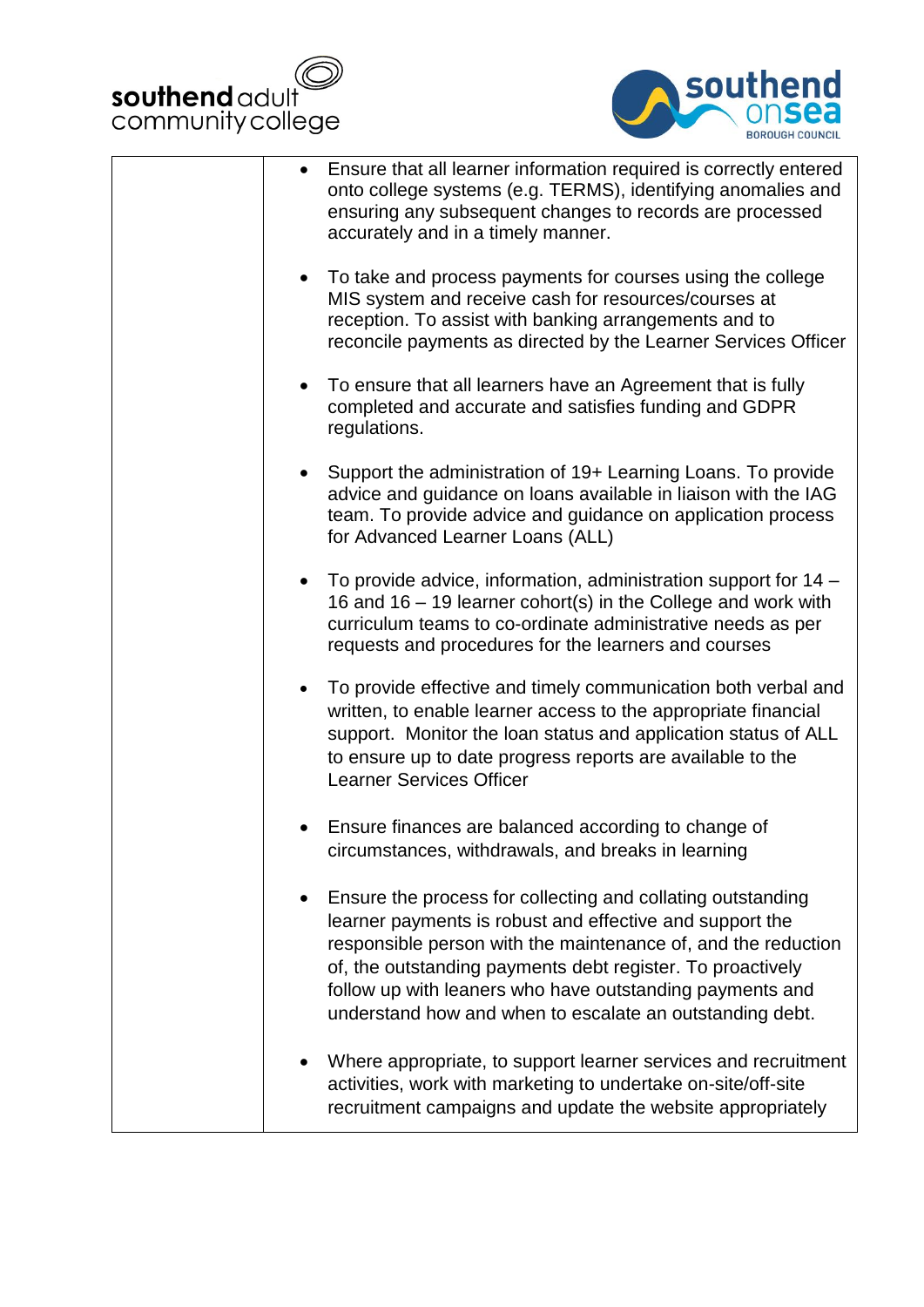



| Support the administration of college systems as directed by<br>line manager for all College activities and courses offered<br>across all of the sites for the College                                                                                                                                                                                                                                                                                                                                                                                                                                                                                                                                                                                                                                                                                                                                          |
|-----------------------------------------------------------------------------------------------------------------------------------------------------------------------------------------------------------------------------------------------------------------------------------------------------------------------------------------------------------------------------------------------------------------------------------------------------------------------------------------------------------------------------------------------------------------------------------------------------------------------------------------------------------------------------------------------------------------------------------------------------------------------------------------------------------------------------------------------------------------------------------------------------------------|
| To provide Learner Services Assistant role and learner support<br>across the College at all locations required as directed by line<br>manager and needs of the College and learners                                                                                                                                                                                                                                                                                                                                                                                                                                                                                                                                                                                                                                                                                                                             |
| To work as a Learner Services Team ensuring learner's needs<br>and support through their Learner Journey in the College are<br>first and foremost in the teams' actions/interaction with learners                                                                                                                                                                                                                                                                                                                                                                                                                                                                                                                                                                                                                                                                                                               |
| To work as part of the college wide administrative team<br>carrying out duties including but not limited to:<br>Filing<br>$\circ$<br>Incoming and outgoing mail<br>$\circ$<br>Scanning<br>O<br>Photocopying<br>$\circ$                                                                                                                                                                                                                                                                                                                                                                                                                                                                                                                                                                                                                                                                                          |
| Data entry<br>$\circ$<br>Ensuring resources are available for specialist courses<br>$\circ$<br>and made ready for learners and groups appropriately<br>Monitor and ordering of stationery supplies.<br>$\circ$                                                                                                                                                                                                                                                                                                                                                                                                                                                                                                                                                                                                                                                                                                  |
| <b>College wide responsibilities and behaviours:</b>                                                                                                                                                                                                                                                                                                                                                                                                                                                                                                                                                                                                                                                                                                                                                                                                                                                            |
| Staff have a responsibility and duty of care to safeguard and<br>promote the welfare of pupils and staff. Staff must be aware of<br>the systems within the College which support safeguarding and<br>must act in accordance with the College's Safeguarding &<br>Child Protection policy and Code of Conduct. Staff will receive<br>appropriate child protection training which is regularly updated.<br>Staff are responsible for their own health and safety in the<br>workplace and that of other staff, students and visitors to our<br>sites and must adhere to policies and procedures<br>Staff are required to consider sustainability of resources and<br>the potential impact on the environment, in the workplace.<br>Staff wellbeing is promoted in the workplace, creating an<br>$\bullet$<br>environment of positive mental health awareness and caring<br>for others as part of our duty of care. |
| Staff have a responsibility and duty of care to ensure we<br>$\bullet$<br>promote a culture of inclusion. Staff should be aware of Equal<br>Opportunities good practice and adhere to the Council and<br>College requirements for Diversity; to implement this in all<br>aspects of working practice and promote it in the team and<br>workplace.<br>This role requires DBS clearance, appropriate to the function.                                                                                                                                                                                                                                                                                                                                                                                                                                                                                             |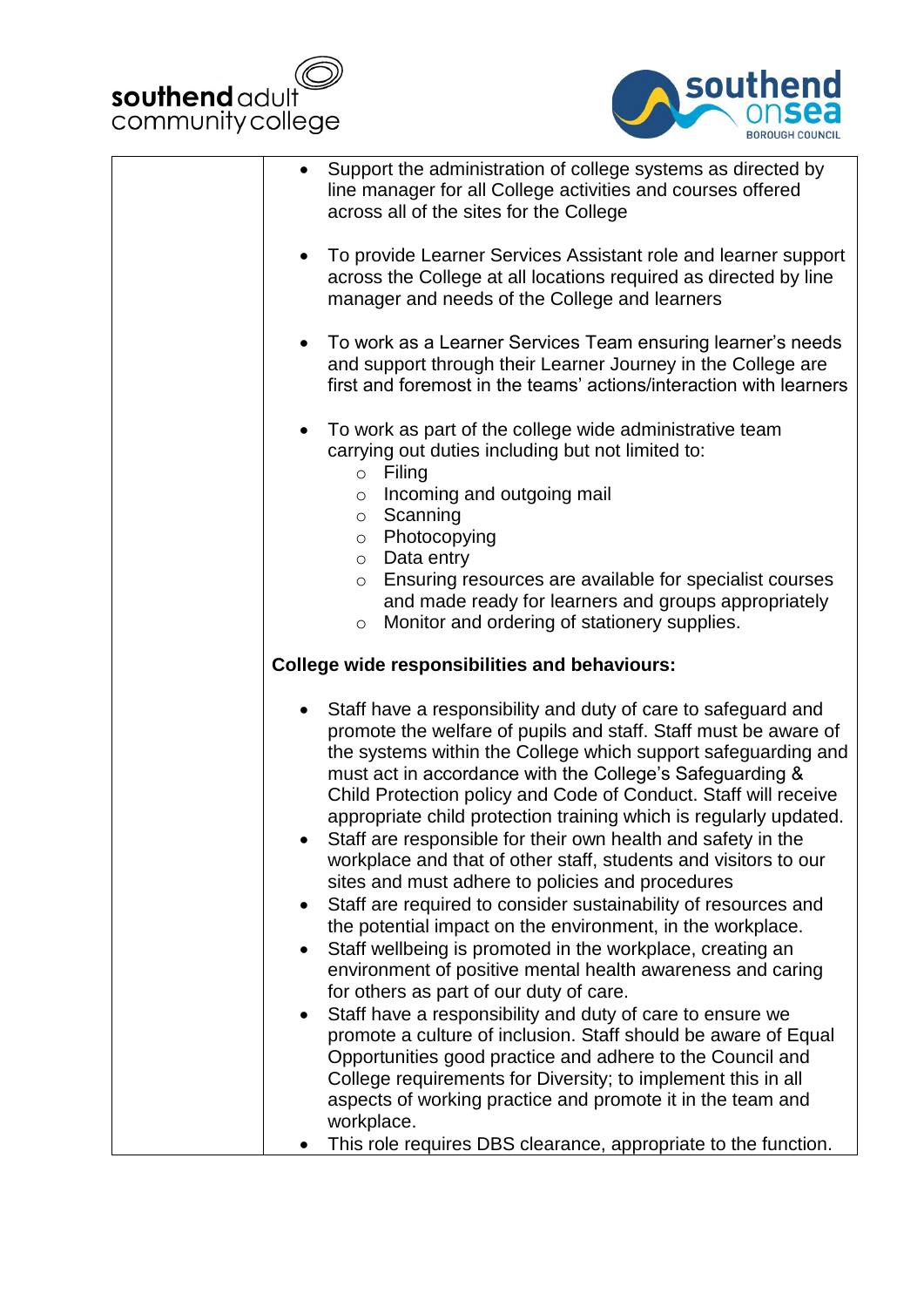



|                                        | • This job description does not form part of your Contract of<br>Employment.                                                                   |
|----------------------------------------|------------------------------------------------------------------------------------------------------------------------------------------------|
| Responsibility for<br><b>Resources</b> | Postage and Stationary Resources<br>Reception Cash Sales and reconciliation<br>Compliance with Data protection and Confidentiality legislation |
|                                        |                                                                                                                                                |

| <b>Attributes</b>                  | Activity                                                                                                 | Essential | <b>Desirable</b> | How                        |
|------------------------------------|----------------------------------------------------------------------------------------------------------|-----------|------------------|----------------------------|
|                                    |                                                                                                          |           |                  | evidenced                  |
| Qualifications or<br>membership to | Level 2 English                                                                                          | $\sqrt{}$ |                  | Certificate                |
| registered Body                    | Level 2 Maths                                                                                            | V         |                  | Certificate                |
|                                    | Level 2 IT qualification                                                                                 | $\sqrt{}$ |                  | Certificate                |
|                                    | Level 2 Information Advice and<br>Guidance (if not must be<br>obtained within 2 years of<br>appointment) |           | $\sqrt{ }$       | Certificate                |
| Knowledge and<br>experience        | Proficient in Word, Outlook,<br>Excel.                                                                   | $\sqrt{}$ |                  | Application /<br>interview |
|                                    | Experience of using databases.                                                                           | $\sqrt{}$ |                  | Application /<br>interview |
|                                    | Proven experience of working<br>successfully as a member of a<br>team                                    | $\sqrt{}$ |                  | Application /<br>interview |
|                                    | Experience of working in a<br>customer focused role                                                      | V         |                  | Application /<br>interview |
|                                    | Experience of working within an<br>office environment                                                    | V         |                  | Application /<br>interview |
|                                    | Working to tight deadlines                                                                               | V         |                  | Application /<br>interview |
|                                    |                                                                                                          |           |                  |                            |